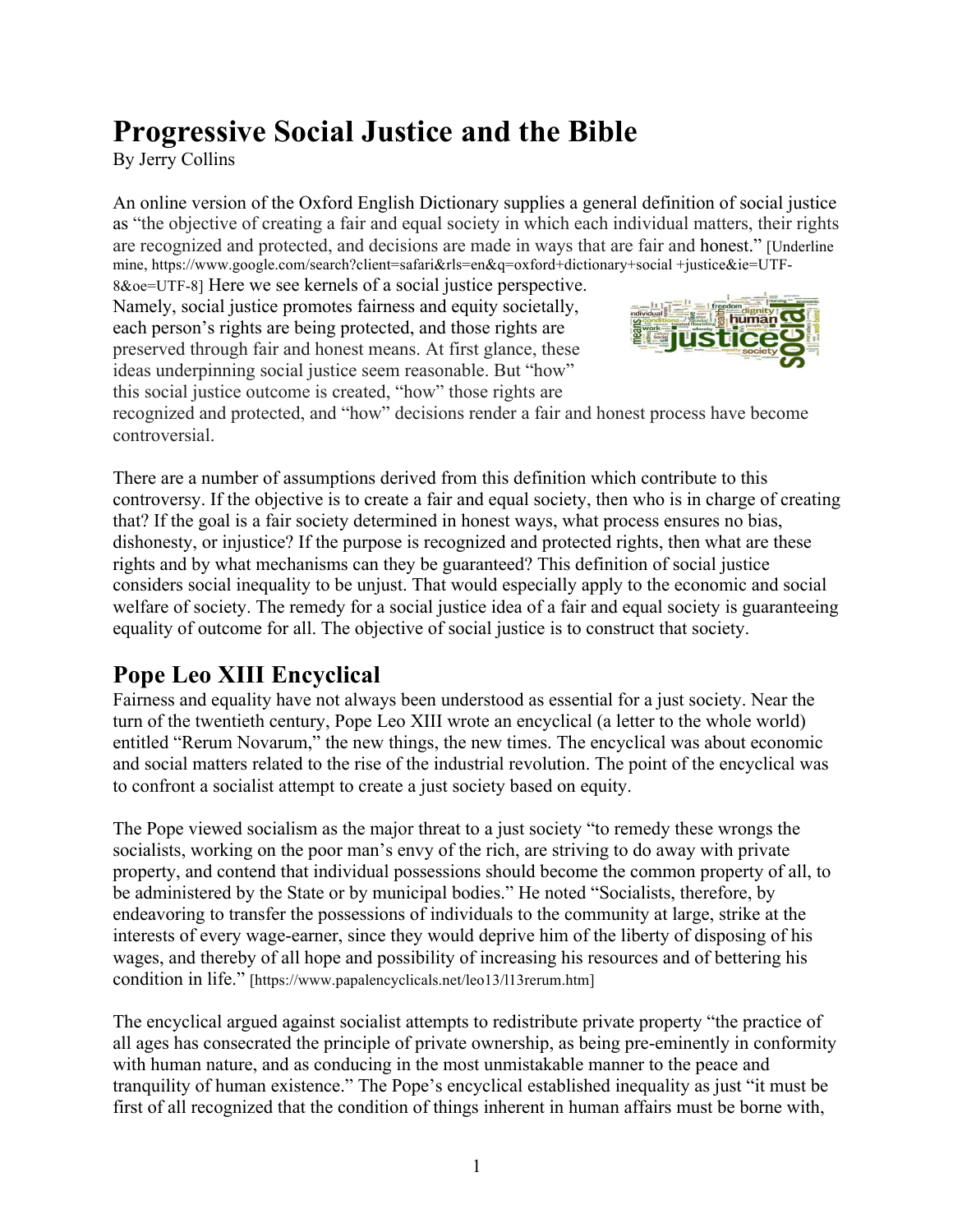for it is impossible to reduce civil society to one dead level... There naturally exist among mankind manifold differences of the most important kind; people differ in capacity, skill, health, strength; and unequal fortune is a necessary result of unequal condition. Such inequality is far from being disadvantageous either to individuals or to the community". According to Leo XIII the fact that people are unequal is a benefit for society. Equality is against nature. Our human abilities, capacities, and talents make us necessarily unequal in outcomes.

#### **Progressive Takeover**

Since the writing of the pope's encyclical, there has been a gradual and a recently accelerated progressive takeover of the mission of social justice. Progressives today have once again radicalized the social justice mission to enforce and establish a just society based on equality through redistribution. This is the very idea the Pope's encyclical confronted a hundred or so years earlier. William H. Young (Author: "Centering America: Resurrecting the Local Progressive Ideal") defines this contemporary nature of social justice, "social justice has evolved generally to mean state redistribution of advantages and resources to disadvantaged groups to satisfy their rights to social and economic equality." [https://statementonsocialjustice.com/videos/defining-social-justice/]

We can see the evolution of progressive social justice ideology when comparing Young's contemporary definition of social justice with the Oxford Dictionary.

- The Oxford Dictionary says the objective of social justice is creating a fair and equal society. The progressive remedy is equity being the product of state redistribution.
- The Oxford Dictionary says a fair and equal society is made in ways fair and honest. Progressive thinking is that a fair and honest process requires redistribution of advantages and resources.
- The Oxford Dictionary says people's rights matter. The progressive mission will enforce redistribution to serve the rights of disadvantaged groups that fit their criteria.
- The Oxford Dictionary says rights must be recognized and protected. Progressives demand that their disadvantaged groups have a right to social and economic equality.

The contemporary social justice vision requires a socialist means of control over society to ensure distributive justice. Progressive social justice is an artificial paradigm created for political purposes to advance progressives agenda of the social evolution of society. A further evaluation of this social justice ideology reveals its extreme social and political aspirations.

## **Progressive Social Justice Mission**

The progressive social justice mission **identifies** disadvantaged groups as the target for social and economic equality. Their disadvantaged groups share a history of injustice and grievance to be exploited for advantage. Individuals may or may not have success, but that does not negate the issues inherent to the group as a whole. It is disadvantaged groups, not necessarily minorities, that create this priority. Women make up a greater voting block in America than men, but they are considered one of the disadvantaged groups included in the social justice agenda. This group privilege has transformed into identity politics "a political approach and analysis based on people prioritizing the concerns most relevant to their particular racial, religious, ethnic, sexual, cultural or other [group] identity." [https://en.m.wikipedia.org/wiki/Identity\_politics]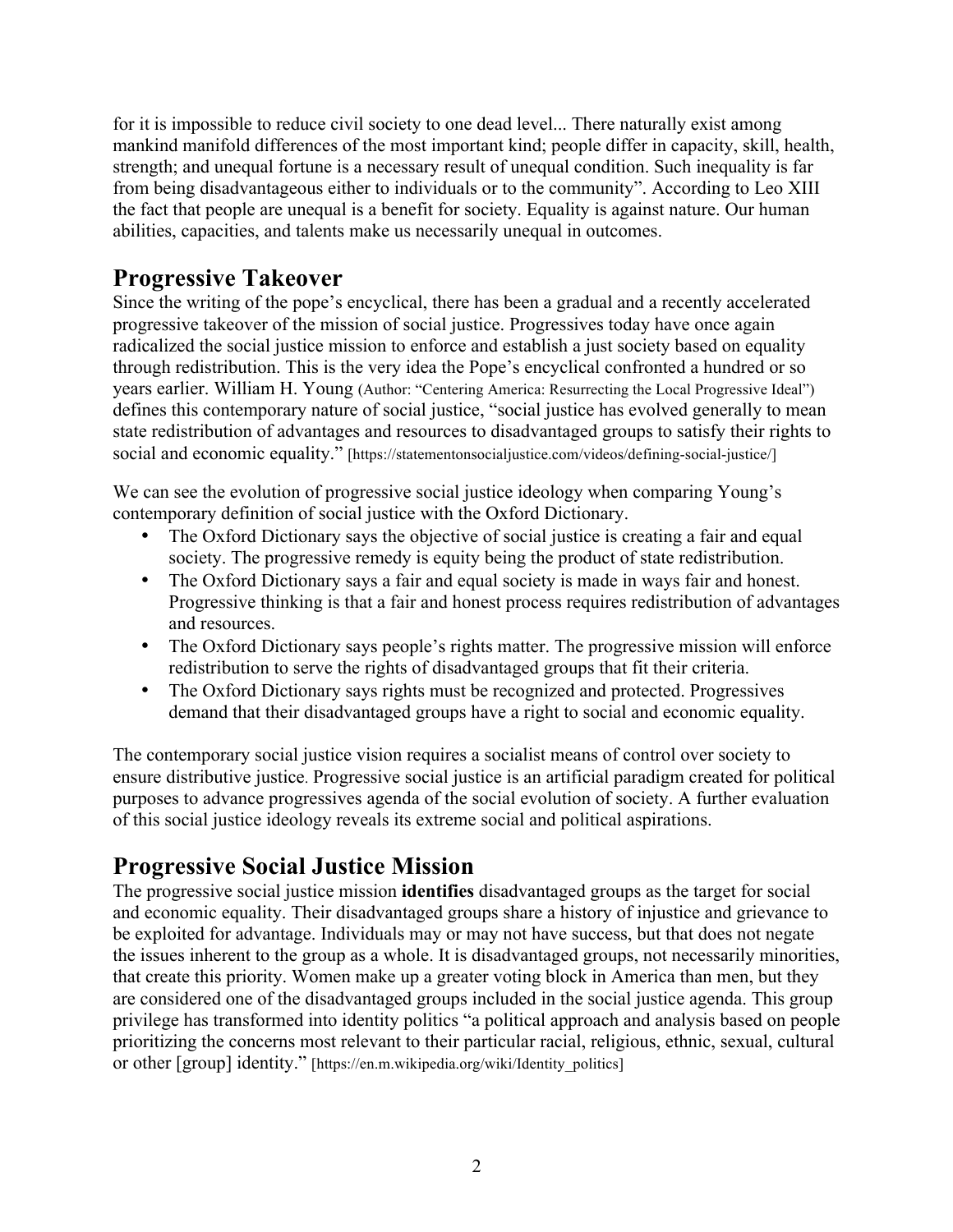The progressive social justice mission **resolves** the disadvantaged groups particular grievance through a redistribution of power and resources to redress the injustice the group has experienced. It does not matter if a group is disadvantaged because of something inherent within that group, such as a lack of education or family breakdown. That type of accusation would be disparaged as victim-blaming. The answer is remedying the grievance of that particular group. Inequality is injustice for a disadvantaged group.

The progressive social justice mission **enforces** resource equity to disadvantaged groups. State authority redistributes resources from those who have apparently unjustly gained them to those who justly deserve them. Progressives believe social evolution requires decisive redistribution of resources along with the decision-making power to ensure social equity. They believe this extreme process will guarantee equal opportunity, equal access, and equal outcome. It does not matter how an individual may have acquired his or her social and economic advantage within a disadvantaged group. The injustice is based solely upon which group one belongs to.

Dr. Voddie Baucham illustrates this disparity of outcome within social justice groupings.

You can be a white person from Appalachia who was born with nothing and clawed yourself out. It doesn't matter. You are the privileged one. And if you stand shoulder to shoulder with the son or daughter of Colin Powell who grew up with privilege and power, the answer is whatever they have they deserve. And whatever you have, you did not. [This is so] because social justice looks at [the disparity of] the group [not individual]. [https://statementonsocialjustice.com/videos/defining-social-justice/]

The progressive social justice mission enforces social and economic equality through redistribution of advantages and resources to resolve selective disadvantaged groups grievances. This raises the question, "Is this progressive social justice mission our biblical responsibility?"

#### **Social Justice Run Amok**

"Faithful America" call themselves the largest online community of Christians putting faith into action for social justice. They understand the progressive social justice mission to be their biblical responsibility. Faithful America claims to be "organizing the faithful to… renew the church's prophetic role in building a more free and just society." On their webpage, they listed some of their progressive social justice successes. The first listed—they fought back against Hobby Lobby's religious objection to providing insurance coverage for contraception. With thousands of petition signatures, they were able to demonstrate Christian opposition to the religious freedom attack on birth control—a perceived threat to a select progressive social justice disadvantaged group, women, and their reproductive rights.

The second progressive social justice success listed was convincing Google to drop World Vision. World Vision had announced plans to stop discriminating against gays and lesbians, but reversed those plans due to the "furious outcry of the religious right." More than 17,000 Faithful America members called on Google to find new Christian partners that do not discriminate. World Visions reversal was a perceived threat to another select progressive social justice disadvantaged group, gay, lesbian, and gay rights.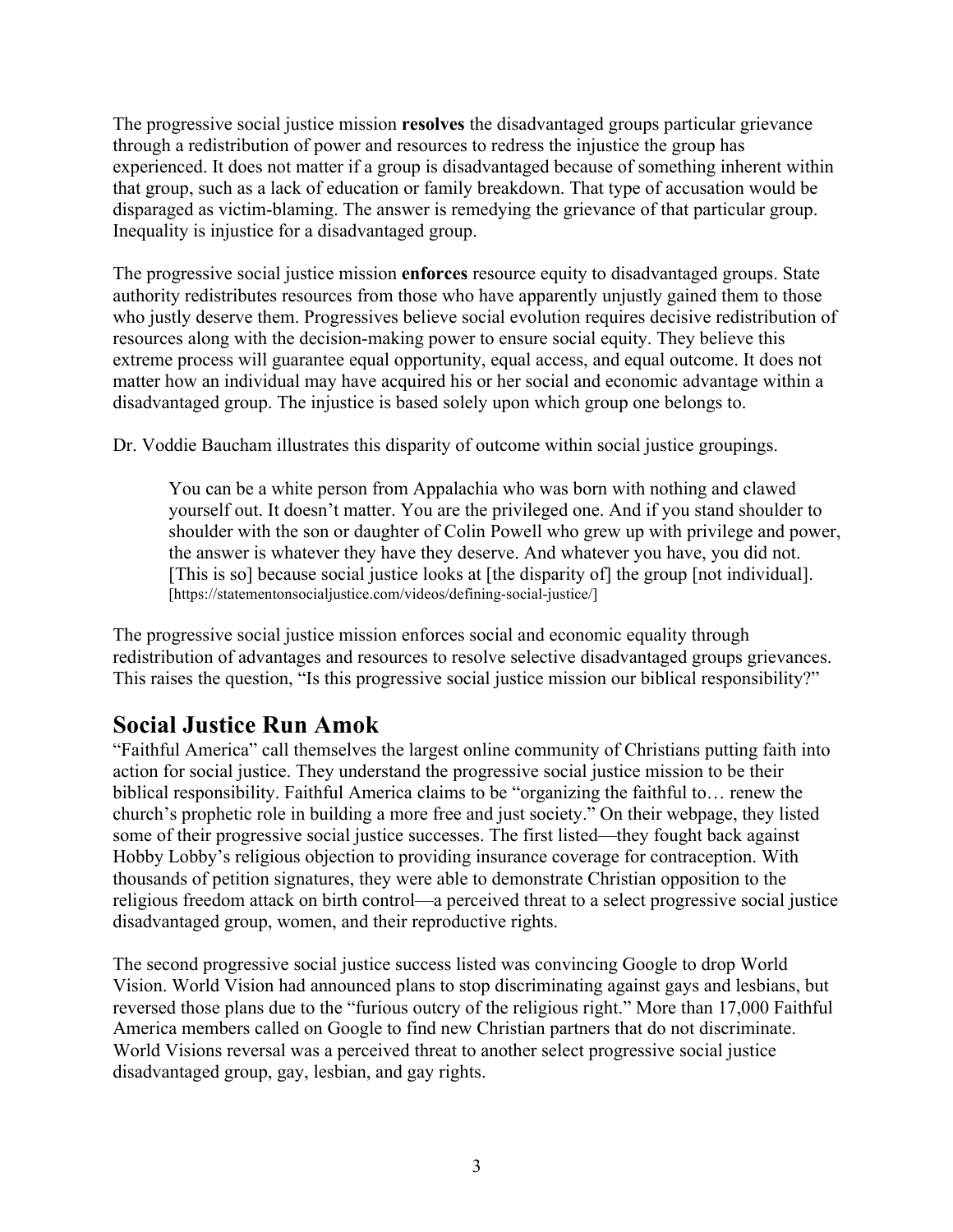The remainder of the list included forcing MSNBC to drop the Family Research Council due to its perceived threat against bisexuals and transgender people, an additional select progressive social justice grievance group. The list included the defense of a pastor who they claimed was unjustly defrocked by the Pennsylvania United Methodist Church for officiating at the wedding of his gay son. The fact that he was fired was an injustice. According to Faithful America, the largest online community of Christians, a progressive social justice mission makes it a sin **not** to perform same-sex unions. [https://act.faithfulamerica.org/signup/about-us/]

The progressive social justice movement has selectively prioritized grievances for at least three disadvantaged groups—minority group equality, feminism and women's rights, and LGBTQA+. All of these concerns fly increasingly under the flag of social justice. Faithful America has taken this progressive social justice agenda and embedded it within the Christian mission.

Faithful America believes the biblical mission is to provide insurance for contraception based on reproductive rights, advocate for social equality of bisexual and transgenderism, and officiate same sex marriages on behalf of gay rights. Starkly absent from their list is advocating for genuine biblical things like sharing the gospel, or pursuing discipleship, eternal rewards, spiritual maturity, repentance, and self-denial. **Actually, Christ followers who understand the progressive social justice mission will not advocate for nor equate this social justice movement with our biblical responsibility**.

## **The Bible and Righteous Justice**

In contrast to the justice of the progressive social justice mission, is the pursuit of moral and righteous justice. Peter told us we are promised this justice someday *but according to his promise we are waiting for new heavens and a new earth in which righteousness dwells* (2 Peter 3:13). Righteous justice is that justice consistent with the character of God. The progressive social justice mission has no interest in and is incapable of applying God's righteous justice.



Doing biblical justice was linked to loving mercy and walking humbly with God as essential virtues for Israel *does the Lord take delight in thousands of rams, in ten thousand rivers of* oil? Shall I present my firstborn for my rebellious acts, the fruit of my body for the sin of my soul? He has told you, O man, what is good; and what does the Lord require of you but to do *justice, to love kindness, and to walk humbly with your God?* (Micah 6-6-8). The progressive social justice mission has no interest in and is incapable of the application of biblical justice that loves mercy and walks humbly with God.

Israel's Law legislated concern for those who were consistently at risk on the margins of Israelite society: the stranger, the slave, the orphan, and the widow in the land, *you shall do no injustice in court. You shall not be partial to the poor or defer to the great, but in righteousness shall you judge your neighbor* (Leviticus 19:15; Psalm 82:3-4)). Righteous justice even included the most basic street economics *differing weights are an abomination to the Lord, and a false scale is not good* (Proverbs 20:23; Proverbs 31:8). Both leaders and individual Israelites were responsible to administer righteous justice to fellow citizens including all the disadvantaged within Israelite society. Social equality was not the goal. Forced redistribution was not the means. Loss of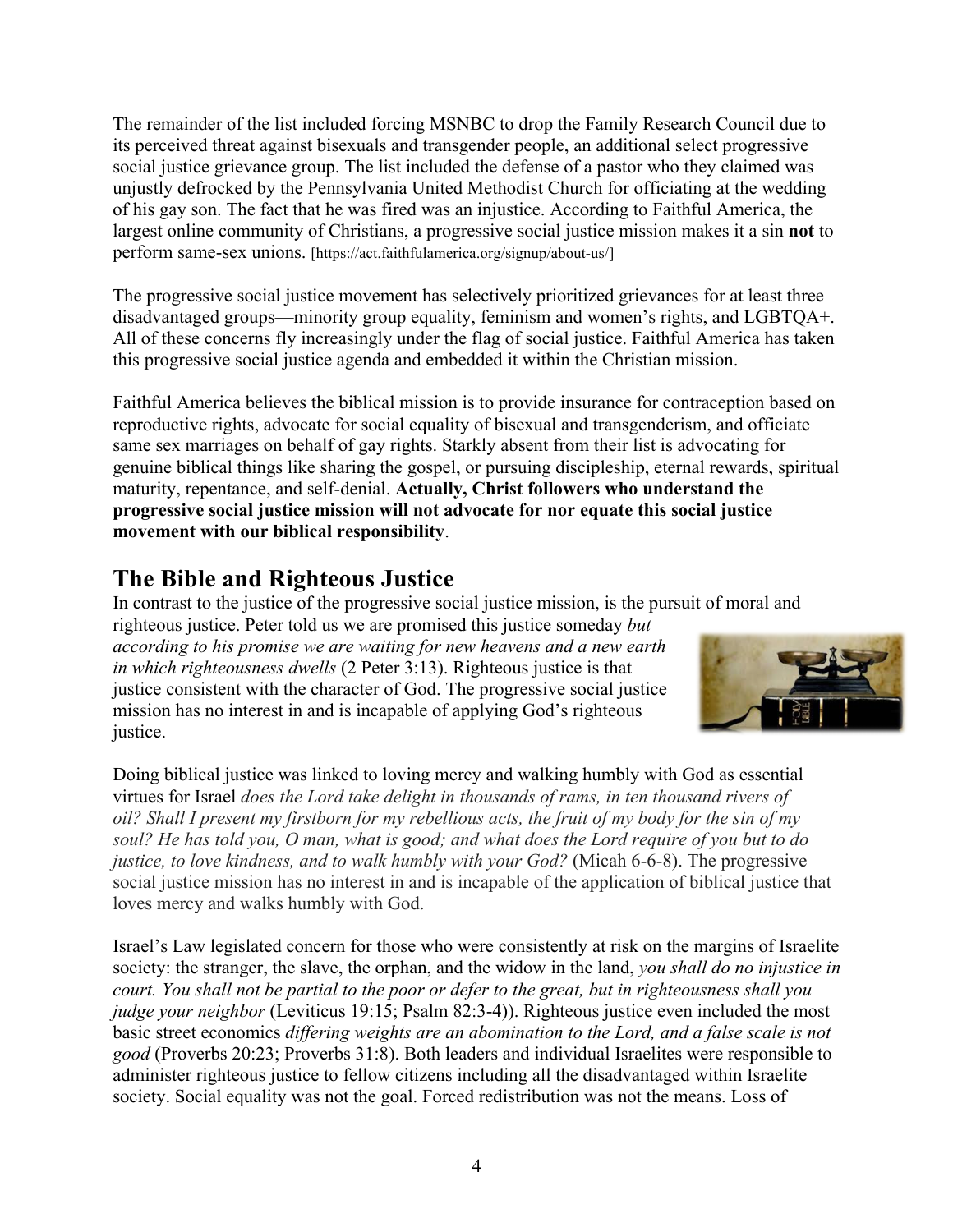property rights was not the outcome. The progressive social justice mission of enforced redistribution on behalf of their select disadvantaged groups is not consistent with the application of righteous justice in Israel.

Interestingly, Jesus may have illustrated a path by which we could respond to injustice. Hearing that his cousin, *John had been taken into custody* Jesus *withdrew into Galilee… and settled in Capernaum*… *in the region of Zebulun and Naphtali* (Matthew 4:12-13). What's with that? Jesus did not start a #freemycousinjohn campaign? No. Instead, Jesus took His disciples and *went throughout all Galilee, teaching in their synagogues* (the Word of God) *and proclaiming the gospel of the kingdom* (evangelism and discipleship)*, and healing every kind of disease and every kind of sickness among the people* (doing all the good they could for everyone they could, whether it had anything to do with the Gospel or not [Matthew 4:23]). Absent is a social justice call to resolve John's unjust situation. If a progressive social justice mission was our biblical responsibility, here was an opportunity for Jesus to demonstrate that. However, Jesus did not imbed a progressive social justice mission into His ministry.

The early church advocated for righteous service especially for disadvantaged persons in the church *a complaint arose on the part of the Hellenistic* (Christian) *Jews against the native* (Christian) *Hebrews, because their widows were being overlooked in the daily serving of food* (Acts 6:1)*.* This was a legitimate grievance. It was resolved without compromising spiritual priorities over social ones *select from among you seven men of good reputation… whom we may* put in charge of this task. But we will devote ourselves to prayer and to the ministry of the word (Acts 6:3-4).

In Acts 2:45 *they were selling their property and possessions and were sharing them with all, as anyone might have need* most likely for many of those who had traveled to Jerusalem for Passover. Constable says, "communal living was voluntary and temporary in the Jerusalem church. It was not forced socialism or communism. No other New Testament church practiced communal living to the extent that the Jerusalem Christians did. The New Testament nowhere commands communal living, and Acts does not refer to it after chapter five" [https://www.Study light.org/commentaries/dcc/acts-2.html]. There was no coercion. It was voluntary and the proceeds were given to those believers who had need, not taken from a subset of the wealthy to be given to a subset of the disadvantaged. Righteous justice did not require equality or equity. The church simply addressed righteous justice issues as part of a believer's biblical ministry to one another.

# **The Bible and Inequality**

The progressive social justice movement considers inequality unjust, but the Bible does not. The Bible documents inequality as a virtuous concept. God showed His

favoritism toward Israel when in her infancy God *passed by you and saw you squirming in your blood, I said to you while you were in your blood, 'Live!' Yes, I said to you while you were in your blood, 'Live!'* (Ezekiel 16:6). When Israel left Egypt, the Lord informed Israel that they were His chosen people as *a special possession above all the peoples who are on the face of the ground* (Deuteronomy 7:6). Indeed, *the whole earth* 



*and everything in it is the Lord's* (Deuteronomy 10:14), but Israel is His special possession. In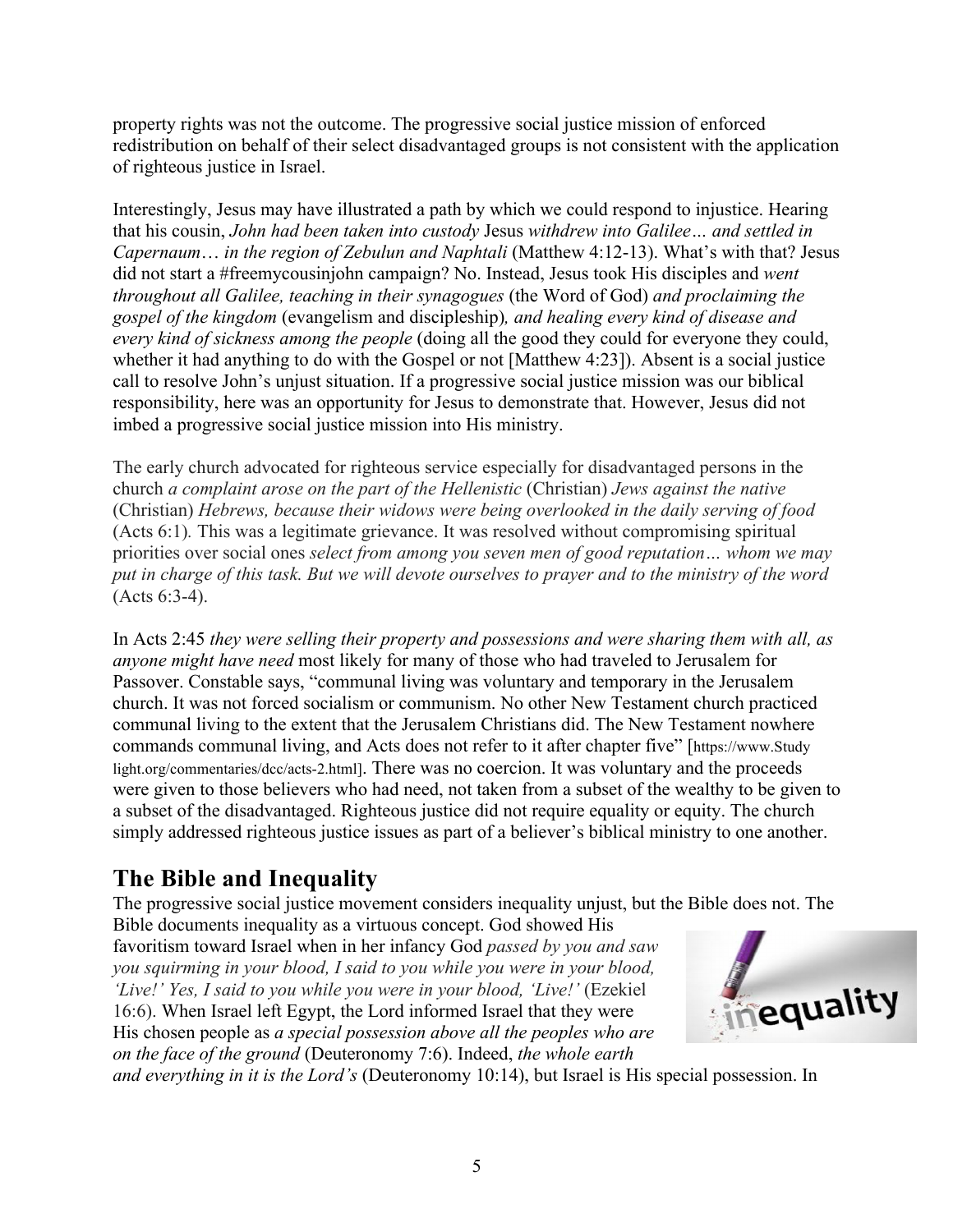choosing the nation of Israel over other nations, God had made a distinction. He was discriminating between nations, not treating them as equals.

Jesus declared *do not worry then, saying, 'What will we eat?' or 'What will we drink?' or 'What will we wear for clothing?' For the Gentiles eagerly seek all these things* (Matthew 6:31-32). Paul testified *not that I speak from want, for I have learned to be content in whatever circumstances I am* (Philippians 4:11). The writer of Hebrews encouraged *being content with* what you have; for He Himself has said, "I will never desert you, nor will I ever forsake you" (Hebrews 13:5). Social inequities are a natural outcome of life. Believers should be content with their economic and/or social status rather than campaigning to resolve social or economic inequality for themselves or the disadvantaged.

The Parable of the talents warns of the need to prepare for the coming Kingdom where some will have more dominion, authority, power, and wealth. Servants were given personal property by the master to invest *each according to his own ability* (Matthew 25:15). Eventually, their investment was accounted for when the master returned. Two invested well and were *put* [*you*] *in charge of many things* (v. 25). Another invested nothing and was called *a wicked, lazy servant* (v. 26). A progressive social justice warrior might have expected a redistribution of wealth when the master returned. Instead, the unprofitable servant's talent was taken from him and given to the one who had ten (v. 28).

Jesus' concluding statement about reward and service in His Kingdom seems unjust. *For to everyone who has, more will be given, and he will have abundance. But to the one who does not have, even what he has will be taken from him* (v. 29). There will be inequality in Gods Kingdom, or according to Pope Leo XIII "there naturally exist among mankind manifold differences of the most important kind; people differ in capacity, skill, health, strength; and unequal fortune is a necessary result of unequal condition." Equal opportunity and equal access does not guarantee equal outcome. That depended upon how each servant invested.

It is also likely that there will be inequality in heaven. Praise and honor at the Judgment Seat of Christ reveals the eternal significance of rewards *each man's work will become evident; for the* day will show it because it is to be revealed with fire, and the fire itself will test the quality of each man's work. If any man's work which he has built on it remains, he will receive a reward (1) Corinthians 3:15-16; cp. 2 Corinthians 5:9-10). The specific terminology employed in Matthew 6:19-21, *treasures in heaven, where neither moth nor rust destroys*; in 1 Corinthians 9:25, *imperishable, incorruptible, immortal*; and in 1 Peter 5:4, *unfading*, to describe future rewards and promised crowns, is testimony to their eternal nature. There will be eternal distinctions.

## **The Bible and Individuals**

The social justice mission prioritizes disadvantaged groups, but the Bible elevates the individual to a special status. God *had regard for Abel and for his offering; but for Cain and for his offering He had no regard* (Genesis 4:4). *The Lord was sorry that He had made man on the earth,* but it was *Noah* [who] *found favor in the eyes of the Lord* (Genesis 6:8). Abraham left his homeland based on God's promise *"To your descendants I will give this land"* (Genesis 12:7). From the beginning, the entire plan of God was founded upon a string of individuals who stood out to God, and were elevated to special roles in the outworking of God's plan.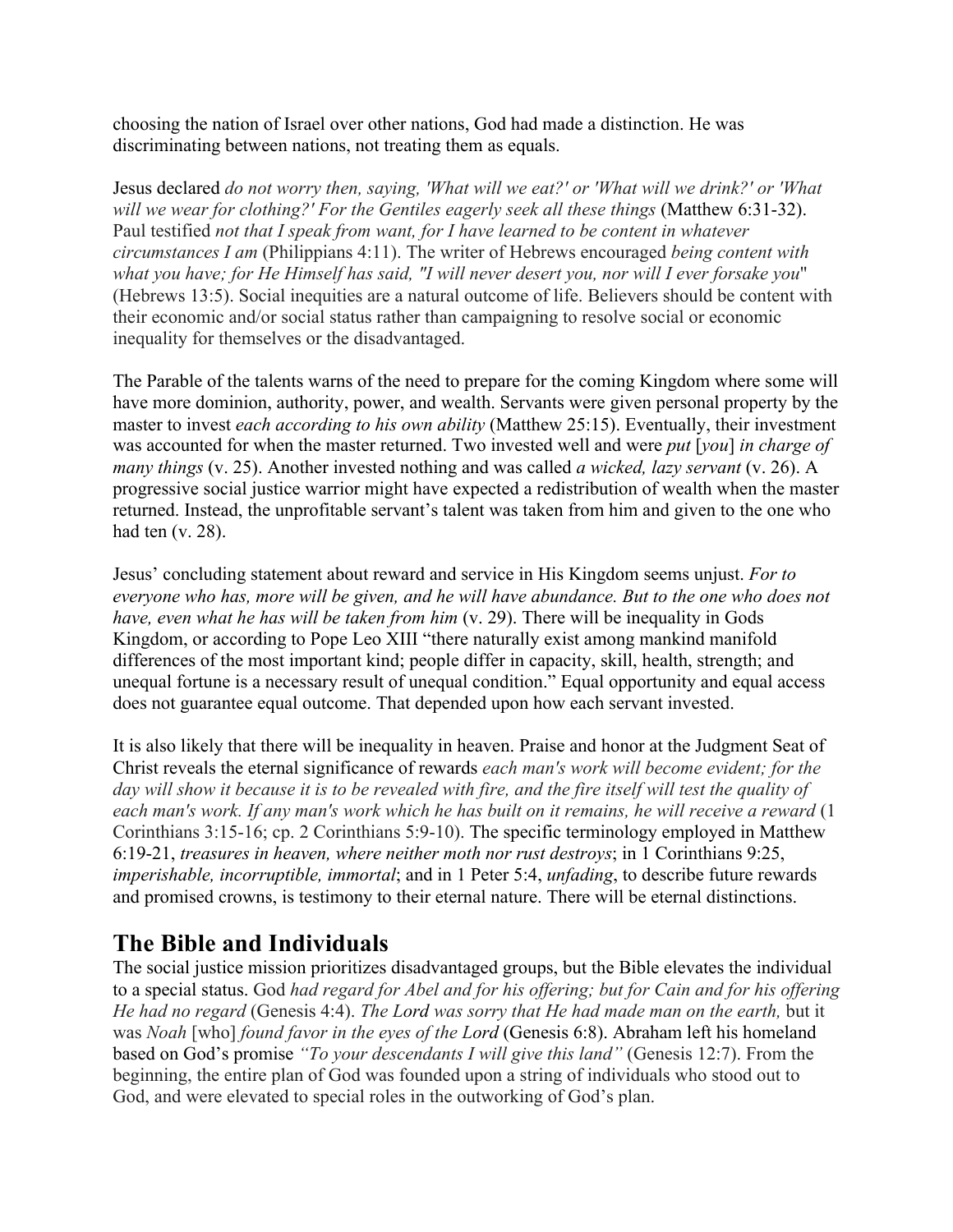Jesus had many encounters with individuals throughout His ministry. He personally chose His Disciples *He saw Simon and Andrew, the brother of Simon, casting a net in the sea; for they were fishermen. And Jesus said to them, "Follow Me*" (Mark 1:16). Matthew, Mark, Luke, and John recorded more than forty encounters between Jesus and various individuals. In nine cases, Jesus initiated the conversations like that of the Samaritan woman (John 4:7-42) and a crippled beggar (John 5:1-15).

In twenty-five instances, another party began the conversation, along with Jesus' response including the rich young ruler (Matthew 19:16-30), and a hemorrhaging woman (Mark 5:24-34). Other conversations were triggered by third parties, such as the tax collectors and other sinners invited to a party by Matthew (Matthew 9:9-13). Many conversations happened in the workplace such as with James and John (Matthew 4:21-22). Several others took place in homes, as at Zacchaeus' house (Luke 19:1-10). [https://bible.org/illustration/how-jesus-interacted-people]

Jesus took the initiative with persons. He responded to individuals. He left room in His schedule for interruptions by friends, neighbors, and strangers wanting His assistance. Jesus usually met people on their own turf. He was interested in establishing common ground to facilitate further conversation and understanding. A progressive social justice mission has no interest in prioritizing these types of individual focus over against their group mentality. Yet, this is what a biblical ministry looks like. This is the substance of our biblical mission.

The church is called God's household *I write so that you will know how one ought to conduct* himself in the household of God, which is the church of the living God, the pillar and support of *the truth* (1 Timothy 3:15). In a household, everybody, each individual, has a place at the table. The church as a collection of individuals, is networked together as *fellow citizens with the saints*, where each individual believer is a member *of God's household*. The church is not a community where individuals are exploited and displaced on behalf of a progressive social and economic equality for select disadvantaged groups.

The church, like a body *is one and yet has many members, and all the members of the body, though they are many, are one body, so also is Christ* (1 Corinthians 12:12). The church is a group of persons each one with a place and role in serving the interests of the entire body. This description points to the preservation of individuals, who are part of a collection of persons, who make up the church. According to a progressive social justice mission the select disadvantaged group (community) has priority. The individual is expendable.

#### **Conclusion**

Adapting the term "social justice" to describe our biblical responsibility is not appropriate. That term is understood by everyone else in a non-biblical manner. To use the term, we have to redefine it in ways not used in the Oxford Dictionary, and publicly by schools and universities, social institutions, and government agencies. It is toxic terminology associated with groups that have a radical view of the social evolution of society.

The mission of progressive social justice diverts attention away from eternal realities. It turns hearts and minds from things above to things on this earth. It obscures the priority to move on to